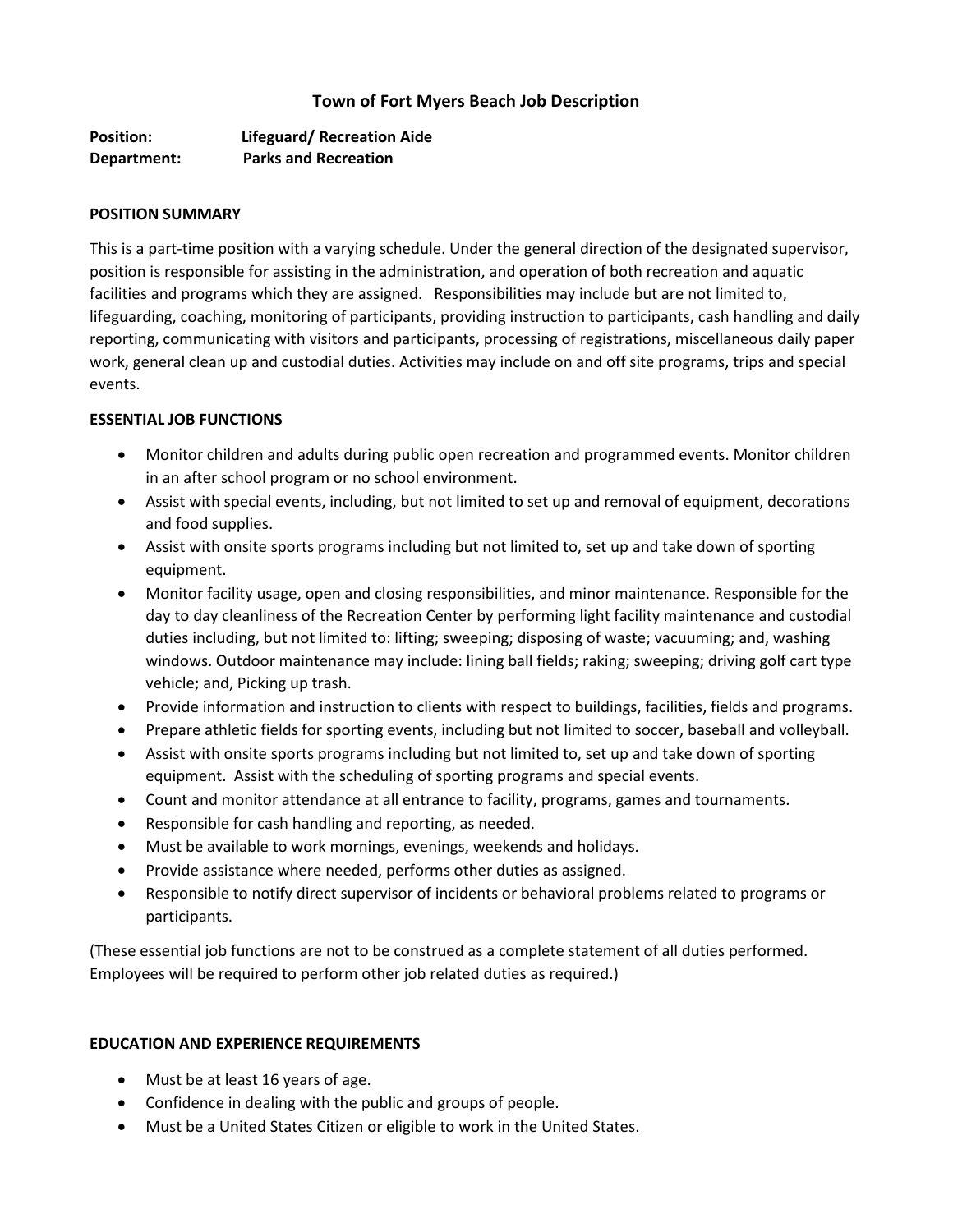- Must possess a valid Florida Driver's License with acceptable driving record.
- Must successfully pass a background check, alcohol and drug test.
- Lifeguard certification or ability to obtain upon hire
- Ability to read and follow written and oral instructions.
- Able to establish and maintain effective working relationships.
- Able to operate necessary equipment.
- Excellent work history and attendance record preferred.
- Ability to communicate orally and in writing, ability to perform basic math is mandatory

## **KNOWLEDGE, SKILLS, AND ABILITIES REQUIREMENTS**

Positive attitude and enthusiasm for the job. Strong customer service, cashier and recreation experience preferred.

Ability to accomplish work which requires physical stamina. Ability to stand and use computer and or cash register for extended periods of time.

Ability to work outside in various weather conditions; Ability to work a flexible schedule including weekends and Holidays.

Self-motivation and the ability to work independently and on multiple tasks at the same time.

Ability to establish and maintain effective working relationships and work cooperatively with volunteers, interns, coworkers, representatives of outside organizations, all ages of general public, supervisors, support staff and other department's positions interacts with.

Ability to prepare routine administrative paperwork; Ability to organize data and prepare records and reports.

Ability to follow verbal and written instructions; Ability to communicate effectively both orally and in writing.

Able to respond to citizen inquiries/concerns with tact and courtesy; able to work under stressful conditions as required.

Ability to exercise independent judgment in both routine and non-routine situations.

May operate a variety of equipment including golf cart transportation, vans, including appropriate training to securing valid certificates.

Maintains the physical ability complete required lifeguard certification and attend monthly in-service trainings, to lift inventory and assist in transporting kayaks, bikes and related equipment.

## **WORKING HOURS/PHYSICAL/ENVIRONMENTAL DEMANDS**

Work environment is indoors and outdoors in a recreation and aquatic settings, which may be a loud, noisy and bustling environment.

Medium physical effort; requires handling of average-weight objects up to 50 pounds and standing, walking. Effort applies to no more than six (6) hours per day.

Environmental factors may vary, and position will require time spent outdoors at all times of year; Ability to perform strenuous work in varying and adverse weather conditions including heat, cold, rain and potentially dangerous environments.